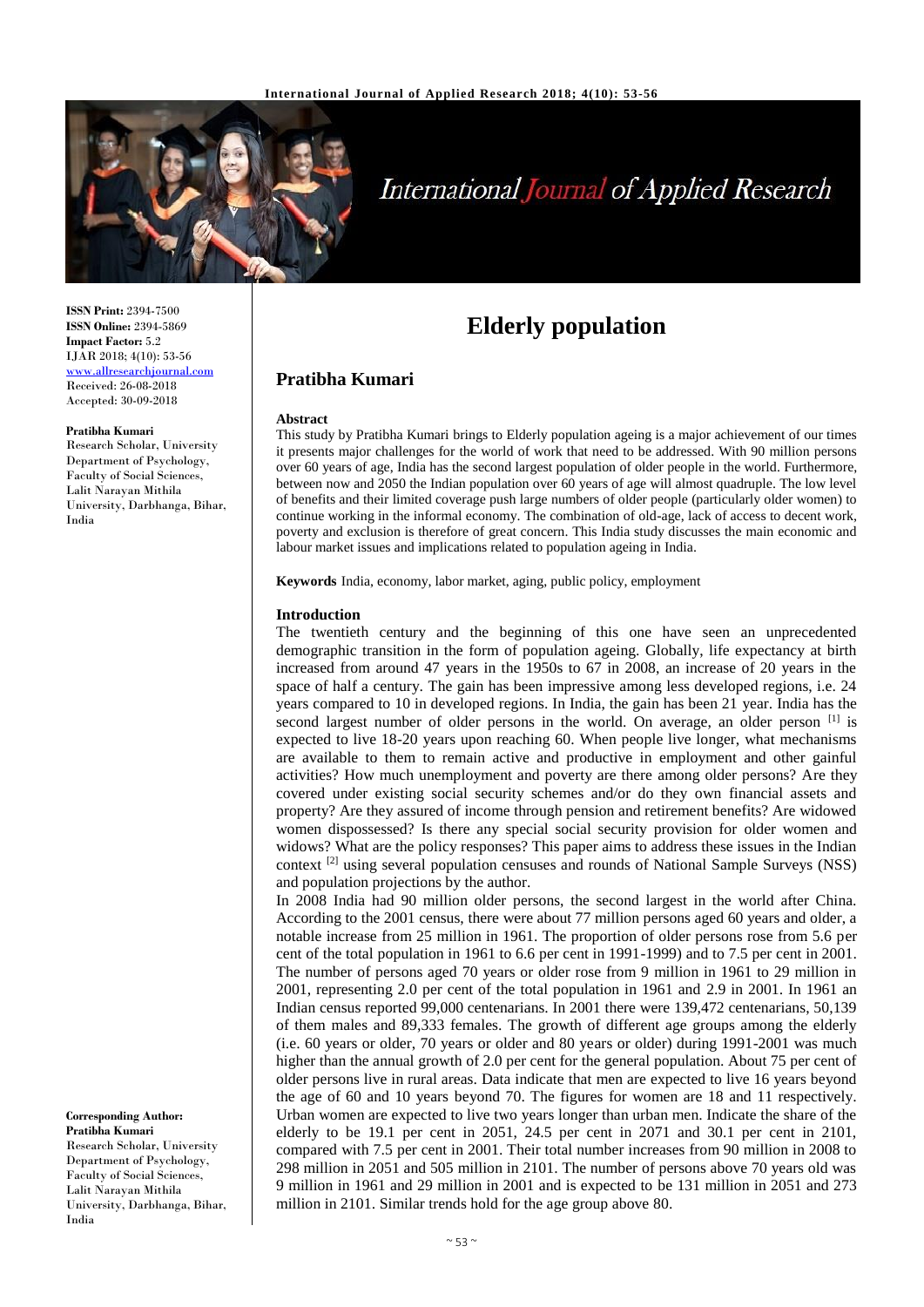In a country such as India, where no universal social security exists, people tend to work as long as they can. Casual, informal sector workers and the self-employed are not entitled to retirement benefits. Regularly employed, salaried persons in several sectors may, upon retirement, be entitled to a one-time gratuity based on final salary and a provident fund from contributions made while working. In a limited number of cases, salaried employees receive a monthly pension in addition to a gratuity and provident fund. Employment of the elderly can be interrupted by retrenchment, sickness and disability. While opportunities for gainful employment decline as age advances into the 70s and 80s, many older persons need employment. Even those retiring with a pension tend to search for contract-based reemployment in the formal sector or join the informal sector. Organised, formal sector workers [3] constitute a small share of the workforce. In the  $61<sup>st</sup>$  NSS in 2004-05, among all employed persons, regular workers constituted only 9.1 per cent of rural men, 3.7 per cent of rural women, 40.6 per cent of urban men and 35.6 per cent of urban women. The rest were casual and self-employed workers without official retirement age.

Organised workers (including government or semigovernment employees, industrial workers, and managerial cadres) are relatively privileged, with secure jobs and steady income. Some 32 per cent of organised workers are in the private sector and 62 per cent in the public sector. Organised workers constitute only 7 per cent of the total workforce. The rest are informal sector workers who tend to work beyond 60 years.

As per the 2001 census, labour force participation [4] of older persons is 40.3 per cent: 60.2 per cent for men and 20.9 per cent for women, with more of them rural than urban. These gender and area variations were seen also among other age groups.

The above discussions on employment among the elderly by education and sector were based on the 2001 census. This section draws on the five-yearly NSS concerning employment and unemployment in India. Table 10 shows the worker-population ratio (WPR) of older persons in different NSS rounds. The WPR of older persons has generally been about half of the working age population (aged 15 years or older), a gap of about 20 percentage points. The WPR for older persons and that for the working age population have both been almost constant. For older persons it increased from 38.5 per cent in 1983 to 40.8 per cent in 1993-94, and to 35.7 in 2004-05. The tendency applies broadly to both older men (58.8 per cent in 1983, 62.9 per cent in 1993-94, and 55.4 per cent in 2004-05) and older women (18.0 per cent in 1983, 18.3 per cent in 1993- 94, and 15.8 in 2004-05). There was a marked decline in the WPR in 2004-05 for both men and women. In addition, a quarter of older persons aged 80 years or older engaged in gainful employment. The WPR has nevertheless been declining with age, more rapidly among older women than men.

The large majority has been self-employed (75.6 per cent in 1983 and 81.5 per cent in 2004-05). The second highest share has been casual labour (17.1 per cent in 1983 and 16.5 per cent in 2004-05). Regular (salaried/wage) employment has constituted the smallest share (6.5 per cent in 1983 and 4.4 per cent in 2004-05). This is natural since old persons are seldom hired in regular employment. This pattern generally applies both to men and women. A larger share of

older men than women has been self-employed. A reverse trend holds for casual labour. The proportion of selfemployed has been larger among rural older persons (77.8 per cent in 1983 and 82.7 per cent in 2004-05) than urban older persons (68.6 per cent in 1983 and 77.5 per cent in 2004-05). A larger share of urban than rural older persons has been regular, salaried workers, due possibly to the availability of fewer agricultural jobs in urban areas.

Older persons in rural areas tend to continue to work though their working hours decline as age advances. As noted earlier, more elderly men than women are participating in economic activity. This may partly be due to the categories in the 2001 census concerning work. In the census, around 40 per cent of women were reportedly engaged in household duties. This indicates their active participation in caring for children and grandchildren. The female labour participation rate would rise if this category was included. In order to demonstrate the actual employment status, we have used the raw data from the NSS 61 stround. The NSS provides a breakdown of employment types to capture work intensity among the elderly. There are 14 categories of employment (own account worker, employer, unpaid family worker, regular salaried worker, casual labour in public and other works, attending domestic duties and engaged in household work) used to calculate the labour participation rates.

In India no official poverty estimates for the elderly are available. Social security and welfare programmes targeting the elderly refer to household poverty estimates. As of 2004- 05, some 27.5 per cent of households lived below the poverty line. The proportion is slightly higher in rural areas (28.3 per cent) than urban areas (25.7 per cent).

Sarmistha Pal and Robert Palacios (2008) estimate poverty among the elderly for major states in India. In general, poverty incidence is lower among households with elderly members than those without. The same trend holds for households with female elderly heads. Interestingly, there is not much difference between the total elderly population and elderly females. Meanwhile, individual poverty incidence is generally higher among the non-elderly than elderly. This implies that older persons contribute to their households in terms of paid and unpaid work. Deaton and Paxson (1995) present similar findings.

In India there are several economic and social safety nets for vulnerable groups such as the elderly, disabled and widows. In broad terms, they are provided as a formal or informal social security system which aims to ensure equitable justice in the society. The civil service pension system covers salaried workers in the central and state governments as well as union territory administrations. In the central government there are different pension schemes in different departments and ministries with respective rules on eligibility, e.g. railways, telecommunications and defence services. These programmes are typically on a pay-as-you-go basis and are non-contributory. The entire pension expenditure is charged to the annual revenue expenditure account of the government. There are different types of civil service pension schemes in India. The pension amount is calculated based on the average basic pay drawn by an employee during the last 10 months of service. An amount of 50 per cent of the average pay is payable to employees having completed 33 years of qualifying service. The maximum pension amount for a government official is half of the basic pay last drawn (plus "dearness" relief based on the cost of living index). The decline in income upon retirement can be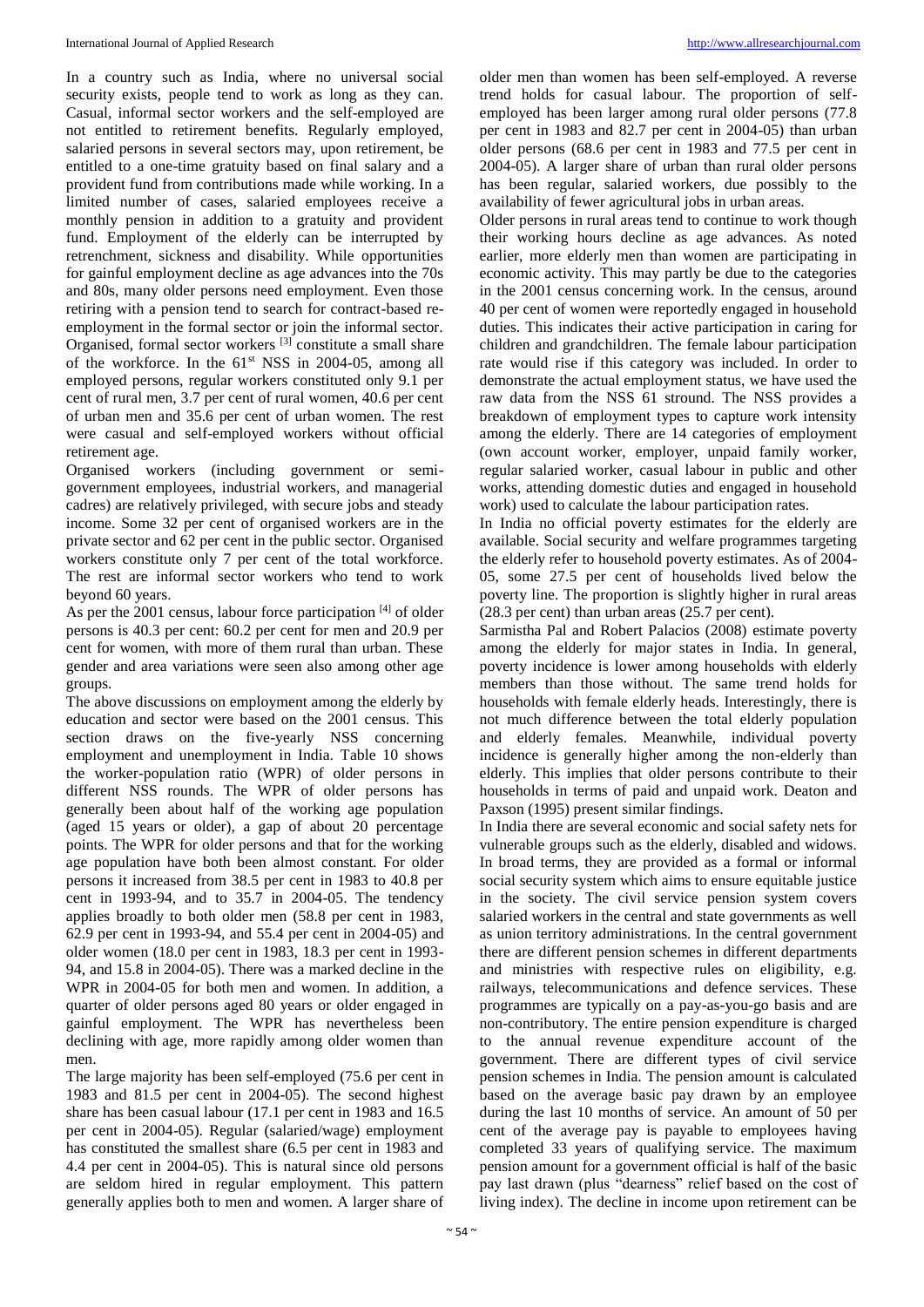compensated for by other sources of income by the family, such as interest on bank deposits, rental income, dividends from equity shares and mutual funds. The normal retirement age in the formal sector ranges from 55 years in Kerala to 65 years for special categories of central government employees. In the majority of cases it is 60 years, in some occupations and states 58, and in a few cases 62. The voluntary retirement programmers exist in the central and state governments, as well as other public sector bodies. According to available information, 45,625 persons in 141 public sector undertakings retired voluntarily in 2001. Voluntary retirement is more common for professional, technical workers than low-, semi-skilled workers. Gratuity is available to central and state government employees as retirement benefits, financed by the central government. Employees with a minimum five-year qualifying service receive a one-time lump-sum retirement gratuity, equivalent to a quarter of the last basic pay for a completed six-month period of service. Death gratuity is a one-time lump-sum benefit payable to the nominee of the deceased employee. There is also a service gratuity for employees with total qualifying service of less than 10 years. The admissible amount is a half-month basic pay for a completed six-month period of qualifying service, with no prescribed maximum or minimum. Civil servants are also eligible for other pension benefits, such as provident funds. In all states, pension schemes cover all government employees. There are different pension schemes for grant-in-aid institutions (GIA), which are mostly educational. In some states, employees are fully covered by government pensions. For example, in West Bengal the number of pensioners under state government service is almost equal to that under GIA and local bodies. As a result of expanded coverage and extended longevity, there has been a phenomenal growth in the number of pensioners, i.e. about 5.2 million in 1990-91, 6.0 million in 1996-97, and 9.4 million in 2005-06.

Most of the rising pension expenditure is paid out of pay roll tax, with the growing pension liability of the government negatively affecting state finances. The change in the age structure also affects the intergenerational distribution of the burden of pension schemes between pensioners and workers (Atkinson, 2001) as the period of pension exceeds the period of pay roll tax contribution. There is serous concern over the sustainability of the government-run defined benefits and the non-contributory pension system. The salary and pension payments account for a large proportion of both the central and state government expenditure, i.e. 9 per cent of GDP in 2003-04 compared with 7.9 per cent in 1990-91. Pension expenditure alone constituted about 2.5 per cent of GDP in 2003-04 as against 1.3 per cent in 1990-91. It has been larger than most other budget items of social sector expenditure. There was an unprecedented increase in the 1990s, i.e. 6,870 crore rupees in 1990-91 and 62,011 crore rupees in 2005-06. During this period, central government pension expenditure grew by 16 per cent. The impact of demographic changes as well as pension coverage has varied widely among different states. The fiscal stress has been very high in Tamil Nadu, Kerala, West Bengal and Andhra Pradesh, where life expectancy and the pension coverage are high. The fiscal impact of rapidly rising pension expenditure can be measured as a percentage of revenue receipts and the states' own revenues. National level pension expenditure constituted 12 per cent of revenue expenditure in 2004-05 in comparison with 2.0 per cent in

1980-81 and 5.0 per cent in 1990-91. Pension payments from a state's own revenue covers less than 15 per cent of the workforce and the elderly. This grew rapidly in the past two decades, from 3.4 per cent in 1980-81 to 7.9 per cent in 1990-91. The latter part of the 1990s saw a further sharp increase (18 per cent in 2004-05). In Bihar it reached 63.5 per cent. In Orissa and West Bengal it was around 30 per cent and Kerala, 28.5 per cent. Kerala had the highest revenue expenditure earmarked for pension payments.

There are two important policy milestones on the road to the protection and welfare of the elderly. First, the National Population Policy under the Ministry of Health has 12 strategic themes. One of them addresses the need for the support and care of an increasingly vulnerable older population in the context of weakening traditional support systems. NGOs and voluntary organisations are encouraged to enhance formal and informal avenues to allow economic self-reliance for the elderly, as well as tax benefits for children to look after their aged parents. The extension of the national old-age pension to all poor elderly is also included in this policy. Second, the National Policy on Older Persons was formulated by the Ministry of Social Justice and Empowerment and adopted in 1999, which the UN marked as the "International Year of Older Persons". The policy stipulates the extension of government support for financial security, health care, shelter, welfare and other needs of older persons; the provision of protection against abuse and exploitation; opportunities to develop the potential of older persons; and services to improve their quality of life. Viewing 60 and beyond as a time for people to lead an active, creative, productive and satisfying life, the policy emphasises the involvement of older persons. Principle areas of intervention include prompt settlement of pension, provident fund, gratuity and other retirement benefits. Widows are identified as needing special consideration in the settlement of benefits. The policy refers also to the need for income-generating activities by individual organisations (career guidance training, orientation and other support) and non-governmental organisations; abolishment of age-related discrimination in access to credit and other facilities; protection of the interests of older persons in sectors adversely affected by structural adjustment (especially household or small-scale industry). While the policy has been subject to debates and revisions and its implementation has not been comprehensive and constant, it has made some achievements, such as the extension of National Old Age Pension to all poor elderly and the passage of the Maintenance and Welfare of Parents and Senior Citizens Act 2007.

### **References**

- 1. Throughout this paper, older persons and the elderly refer to those who are 60 years or older.
- 2. This study does not discuss the impact of the global financial crisis, mainly because the study was conducted prior to the crisis, and also because it would be difficult to assess such impact specifically vis-à-vis older persons.
- 3. In the National Accounts the unorganised sector comprises residual enterprises and the organised sector public or private enterprises providing formal social protection and labour rights according to set norms.